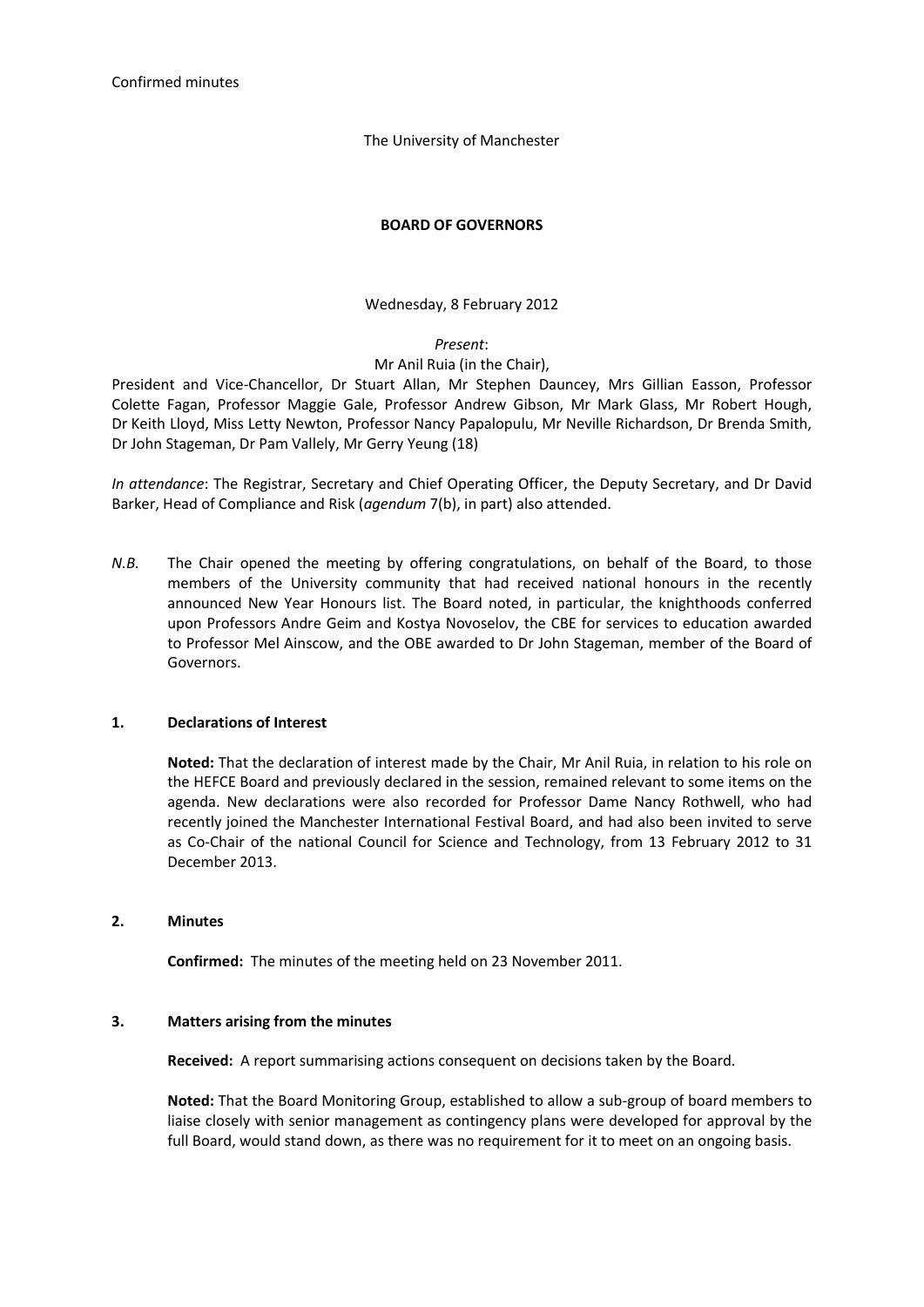### **4. Summary of business**

**Received:** A report, prepared by the Deputy Secretary on the main items of business to be considered at the meeting.

## **5. Chairman's report**

# **(1) Deputy Chair of the Board of Governors**

**Reported:** The role of Deputy Chair of the Board of Governors will become vacant on 1 September 2012, when Mrs Gillian Easson stands down from the Board of Governors to take up the role of Pro-Chancellor. The Deputy Chair is an officer of the Board, appointed by the Board of Governors, and may serve for a maximum period of two three-year terms.

**Noted:** That the Chair invited expressions of interest in the role of Deputy Chair from amongst the lay membership of the Board of Governors. Members in category 2 were asked to notify the Chair, the Registrar, Secretary and COO, or the Deputy Secretary, of their interest by the end of April 2012, in order to be considered.

# **(2) Update on recent HEFCE analysis of UCAS statistics and the HEFCE Grant Letter**

**Reported:** That the Chair provided the Board with an update on the UCAS position, as recently reported to the HEFCE Board. In broad terms, the decline in applications of 7.4% was highlighted, with the greater proportion of this decrease from applicants above the age of 18. Applicants from within the UK, and the EU had also fallen by 8.7% and 11.2% respectively, but applicants from Overseas had increased by 13.7%, suggesting that demand for UK higher education from Hong Kong, Malaysia and the Middle East remained strong. In terms of the HEFCE Grant Letter, overall support for teaching would continue through the transfer to increased fees and therefore the Teaching element of the HEFCE Grant would reduce accordingly. HEFCE would continue to provide support for strategically important subjects, smaller institutions, higher cost subjects, and it also remained committed to widening participation. HEFCE had also sought to recognise the importance of postgraduate provision, and would provide additional funding for taught postgraduate students, who are not eligible for publicly funded tuition fee loans. The overall budget HEFCE had set for the 2012-13 academic year was £5,311 million. This was lower than the 2012-13 financial year total because it incorporated some of the further reductions arising in the 2013-14 financial year. The HEFCE Board had agreed that the total funding for research would be £1,558 million, and agreed that activity with a quality rating of 2\* (two star) in the 2008 Research Assessment Exercise should no longer be counted towards mainstream quality-related (QR) funding. This would release £35 million which would be used to increase the funding provided to support research degree programme supervision.

**Noted:** That following the government's decision to postpone bringing forward the Higher Education Bill at this time, the scale of further changes within the funding system and the sector, remained uncertain. However, within the sector it had been noted that an increased role for private providers did not necessarily depend upon the introduction of additional legislation.

## **(3) The Effectiveness of the Governing Body**

**Reported:** That in autumn 2011, the University commissioned an independent review of the effectiveness of its governing body. This was in accordance with best practice as recommended in the Committee of University Chairs (CUC) Code of Governance. The last review, conducted internally, was in 2005. The review was undertaken by Dr David Fletcher, a higher education consultant and former Registrar and Secretary of the University of Sheffield and former Secretary of the Committee of University Chairs (CUC). Dr Fletcher assessed the responses from board members to a questionnaire, and conducted a series of one-to-one and group interviews to further examine those responses.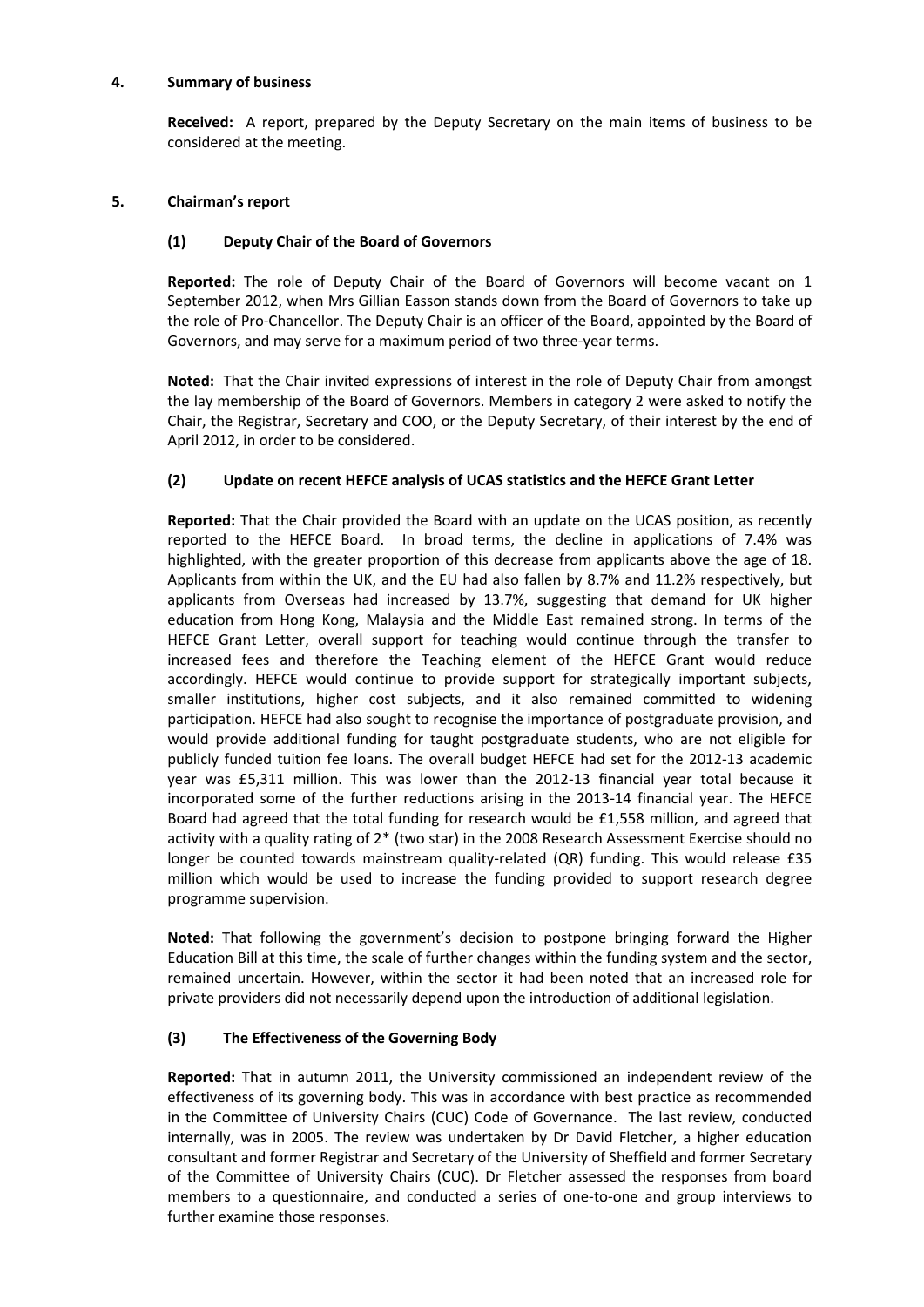### **Noted:**

- (a) That in respect of the Nominations Committee, and after eight years of its operation, it was agreed that a review of its operation was warranted. Sir John Kerr, the Pro-Chancellor and Chair of the Nominations Committee, had identified an error in the Report in relation to its current operation, as it was not the case that Board Members were nominated to the General Assembly prior to joining the Board. However, the Pro-Chancellor agreed with the recommendation for a review and also expressed his willingness to participate in this process.
- (b) That members noted that the full implementation of some of the recommendations would have consequences for the balance of the relationship between the executive and the governors and the time commitment of the governors.
- (c) That the recommendation concerning the appointment, rather than election, of Senate members, via the Nominations Committee was not universally accepted, and would clearly require further consultation if it was to be considered further.
- (d) That there was some support for recommendation 2, which suggested that the Board should discuss, with advice from the Nominations Committee, its skills matrix with a view to identifying gaps and fully utilising the expertise and networks of its membership.
- (e) That the key points arising from the Report concerned the Board's consideration of strategic issues, its role in monitoring performance, and in holding the executive to account. The implementation of the Report should seek to strengthen and enhance these areas where possible.
- (f) That the time demand on Board members, and in particular its lay members, was already significant, and that adding to this considerable burden would be very difficult. Therefore, the Board and University, in implementing the Report, might usefully focus on ways in which time could be released from more routine considerations to allow a greater focus on strategic concerns.
- (g) That some members emphasised the importance of the Board's visibility and specifically, recommendation 14, and that the debate on fees in March 2011 was a demonstration of where this had previously worked well. The Board and University should therefore continue to seek to raise the profile of the Board and increase its visibility across the University and with the University's stakeholders.
- (h) That the Review of governing body effectiveness was intended to assess the processes and procedures of the Board against the level of the CUC Code, ensure that assurances could be provided with confidence, and to seek to challenge the Board to be more effective in its behaviours and operation.

**Resolved:** That a paper building on the Board's outline discussion of the Report would be presented at a session within the forthcoming Planning and Accountability Conference.

#### **6. Secretary's report**

**Reported:** The Board of Governors was asked to approve minor revisions to The University of Manchester Innovation Group's (UMI3) Limited Document Sign-Off Process.

**Noted:** That the document had been brought forward in consultation with the Innovation Group the Research Office, and reviewed by the Office of the General Counsel. The revisions in the document concerned the change in the name of the principal business (from UMIP to UMI3), and the clarification of responsibilities under Section 5: Research and Other Collaboration Agreements arising from projects managed by UMI3.

**Resolved:** The revisions were approved.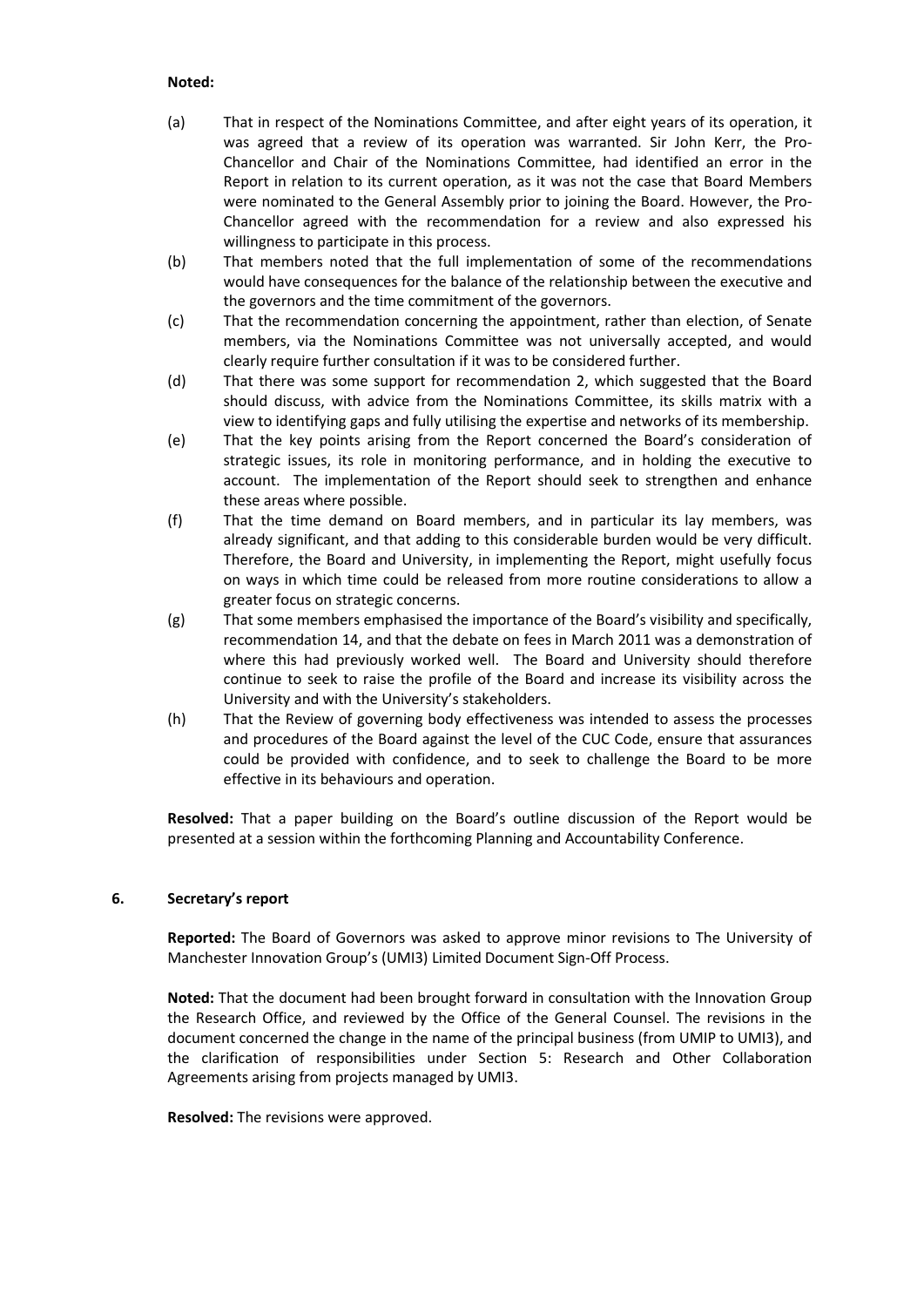### **7. President and Vice-Chancellor's report**

### **(1) The Report of the President and Vice-Chancellor to the Board of Governors**

### **Reported:**

- (i) That the 2011 round of Annual Performance Reviews (APRs), which was completed in December, had been effective in mapping areas of good practice and poor performance across the University, and in providing a basis for evaluating performance against the key priorities identified in the strategic and operational plans of the activity centres concerned. The APR process forms the basis of the annual Stock Take Report, which would be presented to the Planning and Accountability Conferences early in each calendar year. The 2012 conference would be dominated by consideration of the new Strategic Plan along with substantive discussion on the steps to improve the student experience and of preparations for the REF, which remain the University's major immediate challenges.
- (ii) That that the Manchester Strategic Vision 2020 had been adopted, and the next stage would be the development of a strategic plan in support of the vision. The Strategic Plan will focus on the key strategies and actions required over the next 3-5 years to make the Strategic Vision a reality. There will continue to be three Core Goals (as in the Strategic Vision) but the development of a new Strategic Plan provides an opportunity for reflection about the structure of the rest of the plan, particularly the Enabling Goals. There will also be Key Performance Indicators as appropriate. The Strategic Plan will be supported by strategies for each of the three Core Goals and a series of other underpinning Strategies, many of which have already been developed or are being updated, including the Estates Strategy, People Strategy and IT Strategy. Following discussion at the Board of Governors Conference in March 2012, it was the intention to finalise the Strategic Plan in May 2012.
- (iii) That as reported previously, realising the University's 2020 ambitions would demand significant investment and a major change in performance in order to differentiate the University from many other excellent universities in the UK and overseas. As part of the University's ongoing commitment to maintaining its strategic momentum it launched a number of major initiatives to meet its ambitions for Manchester 2020. Most of these investments focus primarily on people - students and staff. The re-investment of significant revenue funds to enhance the estate and secure state-of-the-art equipment for both teaching and research was vital.
- (iv) That throughout the 2011 admissions cycle the focus had been to maximise the quality of the student intake and the associated fee income, and to improve the student experience. In November 2011, early indications suggested positive student recruitment outcomes for 2011 against targets. The Higher Education Students Early Statistics Survey (HESES) Return submitted in December showed that home/EU full-time undergraduate student registrations were 22,206 against a target of 22,106 and that first year home/EU intake was 6,627 against a target of 6,657. The University exceeded both its home/EU PGT target of 2,156 by 7 and its home/EUPGR target of 1,895 by 116. The University had another strong year in the recruitment of international students and significantly exceeded its UG international target of 4,151 with a total of 4,381. The PGT and PGR international targets were both missed by relatively small amounts, with 2,929 PGT students against a target of 3,021 and 1,149 PGR against a target of 1,184. The University had exceeded its overall international target of 8,356 by c100 and in doing so became the first University in the UK to have over 8,000 full fee paying international students on its campus.
- (v) That the University remained focussed on the recruitment for the 2012 intake as changes to the financing of home undergraduates were likely to have an impact on which and how many students decide to go to university and their subject choices. The President and Vice-Chancellor expressed concern about the impact on the significant proportion of students recruited from less privileged backgrounds. To-date, the total number of UG applications to the University had decreased by 11%, from 40,751 to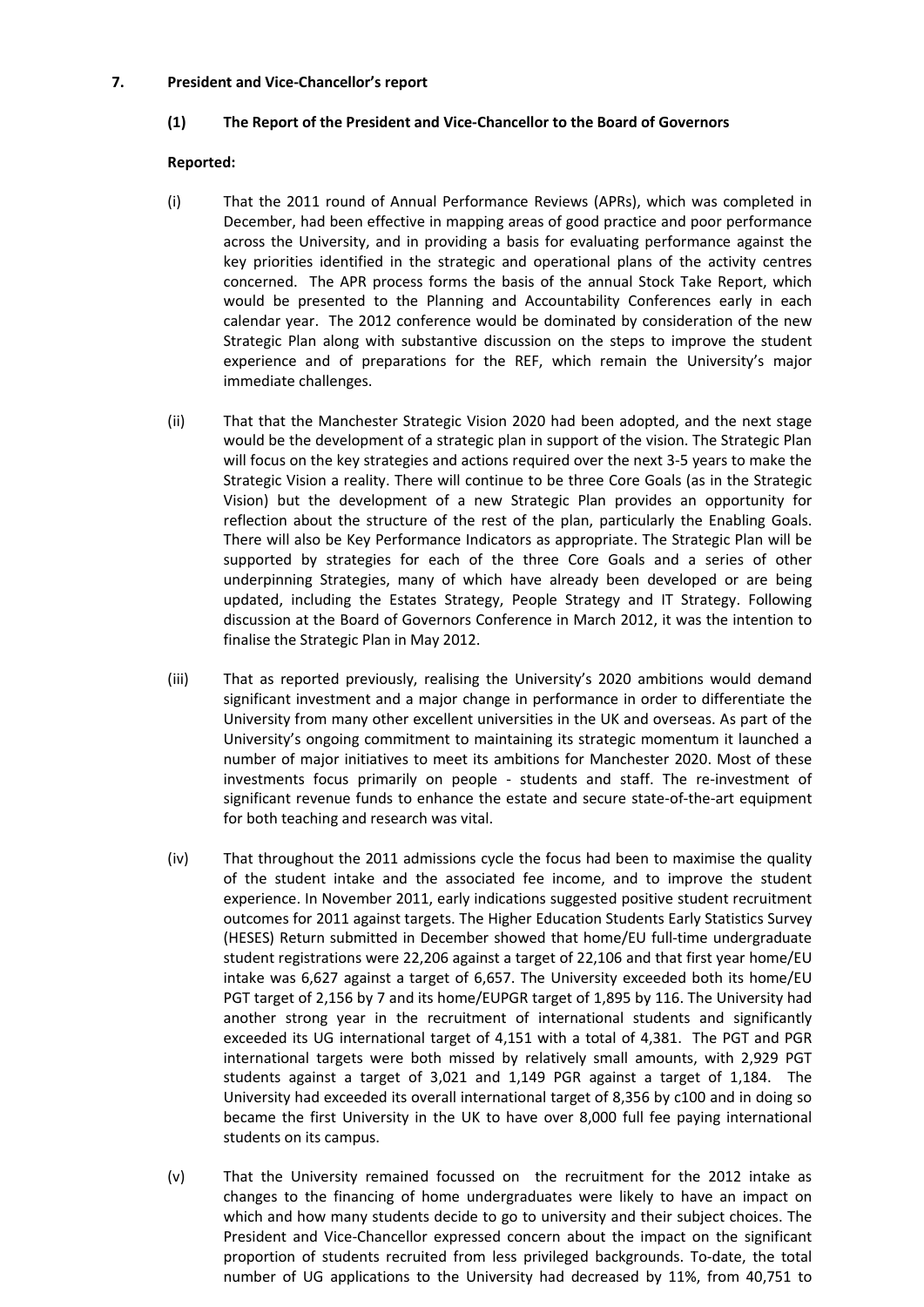36,448. Worryingly, home/EU UG applications had decreased by 13%, from 35,052 to 30,359; however International UG applications had increased by 7% from 5,699 to 6,089. It was a concern that University's home UG applications, to-date, have suffered a greater decrease than the sector as a whole. While it was accepted that this is an unusual year with the introduction of the new student fee regime, the Intake Management Group, Chaired by the Vice President for Teaching, Learning and Students, was monitoring the situation closely. PGT applications had increased overall by 3% from 13,020 to 13,455. This increase was due to the rise in international PGT applications by 13% from 10,471 to 11,788. The ability to deliver continued growth in International student numbers was subject to influence by external factors and the University's ability to be responsive to changes in UKBA Tier 4 policies and processes. Home/EU PGT applications have declined considerably by -35% reflecting economic factors and uncertainty about further personal investment in PGT. PGR applications to Manchester had increased by 33% from 1,507 to 2,007 on the same time last year. Home/EU PGR applications had increased by 54% from 423 to 653 and international PGR applications had increased by 25% from 1,084 to 1,354.

- (vi) That for the past three years, the University had been working to HEFCE student number controls as part of the Government's policy to limit the total number of Home/EU fulltime undergraduate students applying for student support. However, HEFCE had issued some important changes to how the Student Number Control (SNC) for 2012 would be calculated which further complicates the 2012 recruitment round. For 2012-13, the SNC will reduce dramatically as students achieving AAB+ or equivalent are removed from the controls and the SNC is further reduced to allow for the redistribution of 20,000 places to institutions charging less than £7,500 in fees. Although the University has calculated an assumed SNC, the actual SNC will not be confirmed until late February 2012, which is well into the recruitment cycle for 2012. A detailed definition of AAB+ or equivalent qualifications is available (though we have ongoing concerns over omissions from the equivalent qualifications) – any student without the qualifications listed will count towards the SNC. As part of the OFFA Agreement, the University has agreed to recruit target percentages of intake (young full-time UG) from low participation neighbourhoods and from lower socio-economic Groups). While it is not the intention that formal Fair Access targets are calculated and disaggregated to Faculties and Schools as part of the 2012 recruitment process, Schools will have to monitor this aspect of recruitment and ensure they are maximising opportunities to recruit students from WP backgrounds. Since the 2011/12 entry cycle contextual data has been provided automatically in Campus Solutions as part of the admissions process. This is helping to flag up WP students to admissions decision-makers for additional consideration. It is crucial that all staff involved in admissions use these tools. While many students from LPN or NS-SEC backgrounds enter with AAB+ qualifications, the School SNC limit will also be an important tool for managing and hopefully improving the WP profile of 2012 entry. In all cases, the number of WP students, including from NS-SEC backgrounds are lower than the SNC limit for an individual School, so it is in theory feasible (though not easy) for Schools to manage the different requirements. The University recognised that the 2012 recruitment process needed careful managing. The policy was to maintain quality above quantity, but also to maintain the University's commitment to widening participation.
- (vii) That following endorsement by the Senate and the Board of the new structure for the Faculty of Medical and Human Sciences attention had turned to its implementation. *Agendum* 8 provides detailed proposals for the implementation of the new structure.
- (viii) That the report by Lord Woolf about London School of Economics' links with Libya was published at the end of November. In asking Lord Woolf to undertake his independent review, the LSE requested that he also make recommendations on guidelines for international donations and links. Aside from implications for the acceptance/rejection of gifts and donations, the report's recommendations highlight the importance of having policies and procedures in place, particularly in the following areas:
	- The selection and progression of students
	- Dealing with ethics more widely and reputational risk.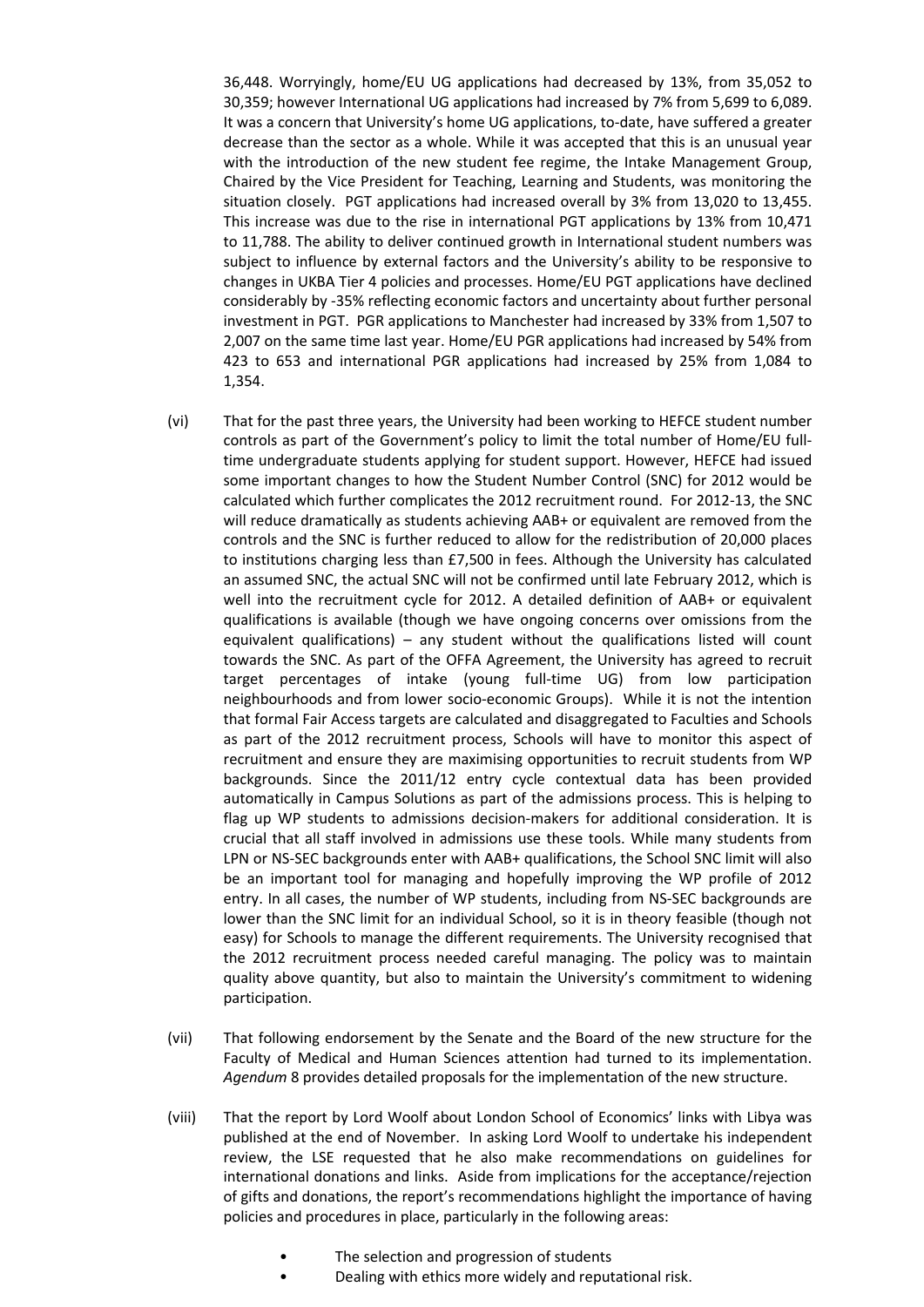The report addressed events and decisions taken at the LSE, but could have much wider ranging implications. The University of Manchester already had in place a policy covering donations and ethics which was approved and implemented in 2006. The University had recently reviewed these guidelines and would update draft guidelines ready for consideration and approval after checking against any recommendations contained within the Woolf Report. The University also had a policy in place for Socially Responsible Investment, and in relation to ethics, the University had a significant and detailed ethical framework in place for its research activities. This included:

- 1. The University's Code of Good Research Practice
- 2. The University's Research Ethics Committee Guidance
- 3. A set of FAQ on Research Ethics.

The University's ethics review structure includes five independent research ethics committees (RECs) composed of membership that represents virtually all academic Schools. The committees also have a few external lay and expert members. At School level, there are panels or other processes to review which projects require ethics approval. More broadly than this our existing 2015 and its successor 2020 Vision, details the University's Values. This specifically includes a commitment to "Exemplary ethical standards in relation to all our activities and objectives". Thus while the University has a range of policies for dealing with donations and potentially sensitive relationships, along with other universities, this will be reviewed in the light of the LSE's experience. The Registrar, Secretary/ Chief Operating Officer was considering whether the other recommendations made by the Woolf report to LSE have any implications for Manchester.

**Noted:** That previously, the Board of Governors had granted approval for the continuation of the ERVS scheme within the areas of Business Engagement, the Directorate for the Student Experience and the IT Services Directorate, in order to allow staff within those areas to take advantage of the scheme, on the terms previously offered during the 2011 scheme, whilst restructuring was underway. The Board was now asked, to extend the offer, on the same terms, to those staff members affected by the implementation of the recommendations of the Review of Research Finance and Administration (RoRFA), as the area should have been included within the extension previously requested. The University would continue to be selective in approving applications from staff members eligible to take up ERVS, noting the concerns expressed by some staff representatives about the potential loss of skilled staff through the scheme.

**Resolved:** That the Board of Governors agreed that the terms of the 2011 ERVS scheme should also be offered to staff members directly affected by the restructuring arising from the implementation of the Review of Research Finance and Administration (RoRFA).

## **(2) Compliance and Risk Management, including presentation of Accident Statistics for Q4 2011 and the Health and Safety Minutes of 19 December 2011**

## **Reported:**

- (a) That a review of the Health and Safety procedure was underway, and it was anticipated that a new procedure would be introduced from September 2012. An update will be brought forward for a future meeting.
- (b) That an assessment of near misses and near miss reporting will be undertaken at the year end. There remained concerns that the volume of near-miss reporting was not at the level that might be expected, but that nonetheless, an analysis of those reported was providing useful information.
- (c) That work on the Coggan Review was continuing under the oversight of the Health and Safety Committee, with the analysis of waste and the mercury monitoring work concluded with no issues raised.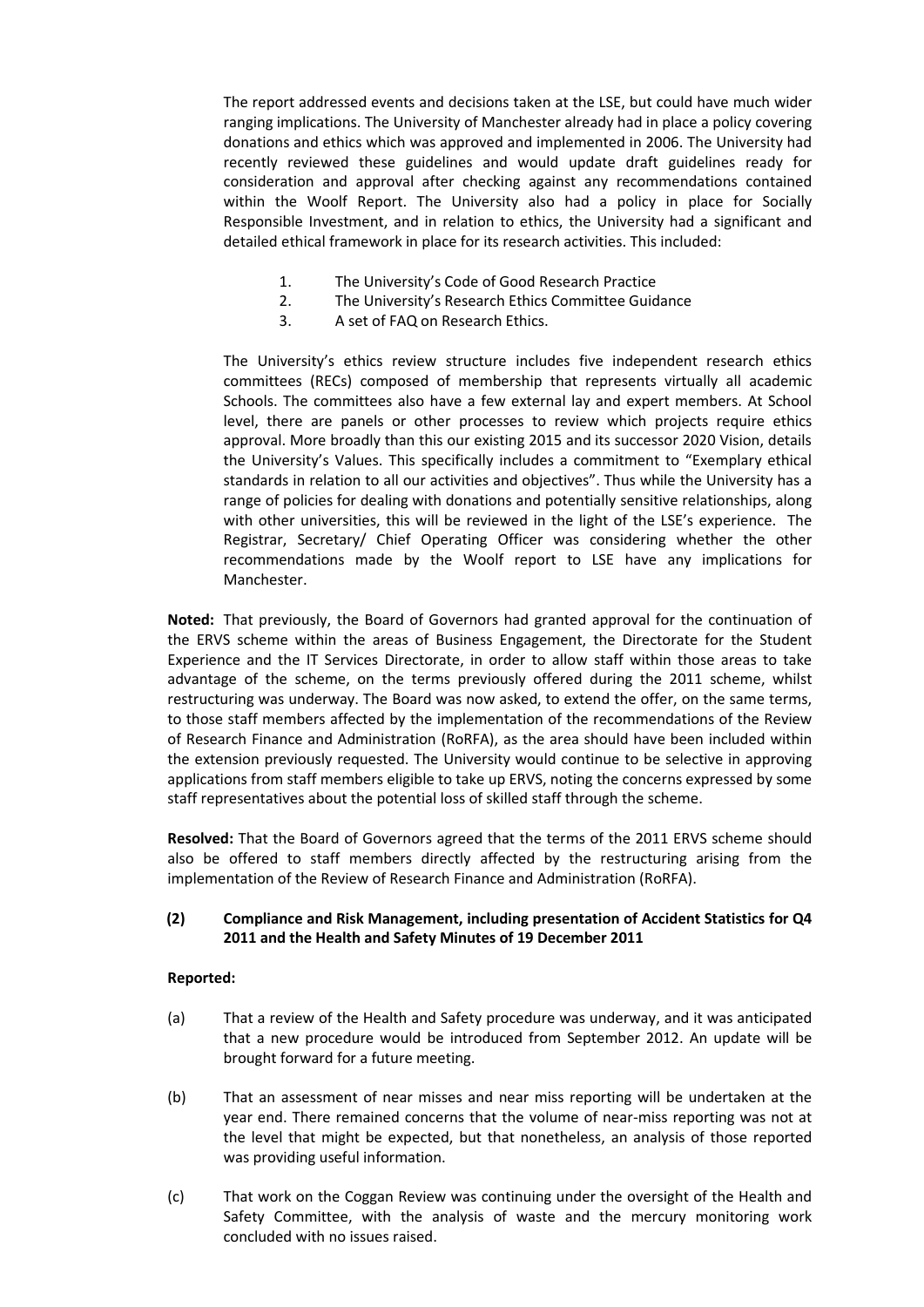(d) That induction and e-training would be important elements of the Health and Safety training provided to staff and research students.

**Noted:** That the University may wish to retain 3 day reporting, rather than 7, under RIDDOR, as this would be helpful in terms of making comparisons year-on-year.

### **(3) Report to the Board of Governors on exercise of delegations**

#### **Reported:**

(a) Professorial appointments

The following appointments have been approved on behalf of Senate and the Board of Governors:

*Ad Personam* Promotional Chair Dr Andrew Russell in the School of Social Sciences, from Senior Lecture to Professor of Politics.

(b) Award of the title Professor Emeritus

That acting on behalf of Senate and the Board of Governors, the President and Vice-Chancellor approved the conferment of the title of Professor Emeritus/a on the following:

Professor Jonathan Conner, with effect from 31 December 2011. Professor Robert Cottis, with effect from 1 October 2011 Professor Michael Moore, with effect from 1 October 2011

(c) Extensions of terms of office (Head of School)

That acting on behalf of Senate and the Board of Governors, the President and Vice-Chancellor approved the extension of terms of office for the following Heads of School:

Professor Simon Guy in the School of Environment and Development from 1 August 2012 to 31 July 2014.

Professor Fiona Devine in the School of Social Sciences from 1 August 2012 to 31 July 2014.

Professor Kersti Borjars in the School of Languages, Linguistics and Cultures, from 1 January 2012 to 31 July 2012.

(d) Appointment of Head of School

That acting on behalf of Senate and the Board of Governors, the President and Vice-Chancellor has appointed the following as Head of School:

Professor Paul O' Brien as acting Head in the School of Materials, for a period of 12 months with effect from 1 December 2011.

(e) The Brotherton Collection Advisory Committee

That acting on behalf of the University, the Chancellor has appointed the following as the University's representative on the Brotherton Collection Advisory Committee at the University of Leeds:

Ms Rachel Beckett, Head of Special Collections.

(f) Seal Orders

That pursuant to General Regulation VII.4, the Common Seal of the University had been affixed to instruments recorded in entries no 1102 – 1136 (seal order books 2-3)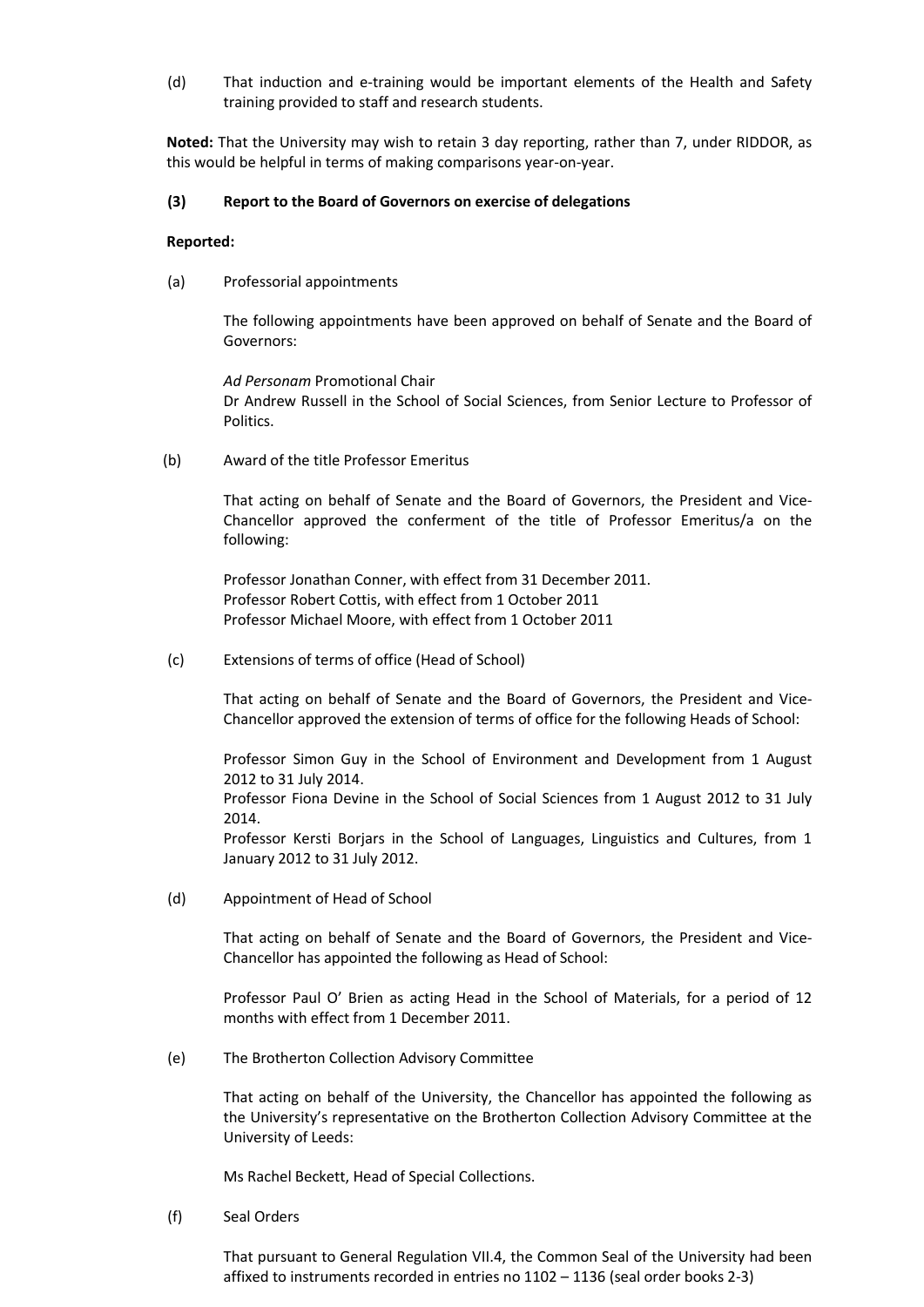### **8. Structure for the Faculty of Medical and Human Sciences**

#### **Received:**

- (1) A paper on the implementation of the agreed structure for the Faculty of Medical and Human Sciences.
- (2) The recommendation that a limited ERVS scheme be opened to academic staff members within the Faculty as part of the structure's implementation.

### **Reported:**

- (a) That following a strategic review, an extensive consultation process with staff within the Faculty and external partners had taken place over the summer months of 2011 and resulted in widespread support for a new structure for the Faculty of Medical and Human Sciences as an enabler for transforming the profile of the Faculty in research and education. However it had been recognised that while structural change was important, it would not be sufficient to deliver the full scope of the University's ambitions in this area. Work had since been underway to assess the options for implementation and the timescale required to effect the changes required to secure the momentum that exists and to begin delivering on these ambitions.
- (b) That new investment in strategically important posts and a redistribution of existing resource were required to make the new structure successful. An investment of £25 million over 5 years (i.e. equivalent to £5 million per annum staff costs) from a combination of Faculty funds (£2.5 million per annum) and the University's SIRF (£2.5 million per annum) has been agreed and the Faculty's search and recruitment exercise was underway.
- (c) That a working group had been established to consider the options for implementation of a major improvement in performance in medicine chaired by Professor Colin Bailey, Vice-President and Dean of the Faculty of Engineering and Physical Sciences. The group included Professor Ian Jacobs, Vice-President and Dean of the Faculty of Medical and Human Sciences (FMHS); Kay Day, Head of Faculty Administration for FMHS; Sinead Hesp, Employment Lawyer; Mike Shore-Nye, Director of Change Management and Process Improvement and Karen Heaton, Director of Human Resources. The group had met on a number of occasions to discuss a range of possible options to implement a transformational change programme and carefully considered the strategic, operational, financial and legal impacts of each.
- (d) That a recommendation was then presented to the Senior Leadership Team and subsequently approved. The preferred option was to proceed to populate the new Faculty Institutes and to actively manage improvements in performance through a clearly defined and managed process. This option allowed the new structure as agreed to move forward quickly in allocating staff to an appropriate Faculty Institute, and allowed the investment in new staff to take place at the same time. The process involved a supportive and robust performance management process, with every individual member of staff undergoing a performance and development review set against clear goals and assessment criteria for research and teaching. The emphasis would be on achieving continuous improvement in performance whilst also managing below standard performance. This exercise involves over 350 members of staff. For some staff this provided the opportunity to reinforce their high level of performance and to make sure they have the necessary resources to support them to continue to achieve. For other staff the key message would be around performing well with potential to improve. Again the aim would be to highlight areas of potential and to offer the relevant support, for example, mentoring. It was anticipated that there would be a number of staff, yet to be determined, who do not currently meet the profile required and that these staff would be set clear objectives and targets and managed through a fair and robust performance management process using existing University frameworks.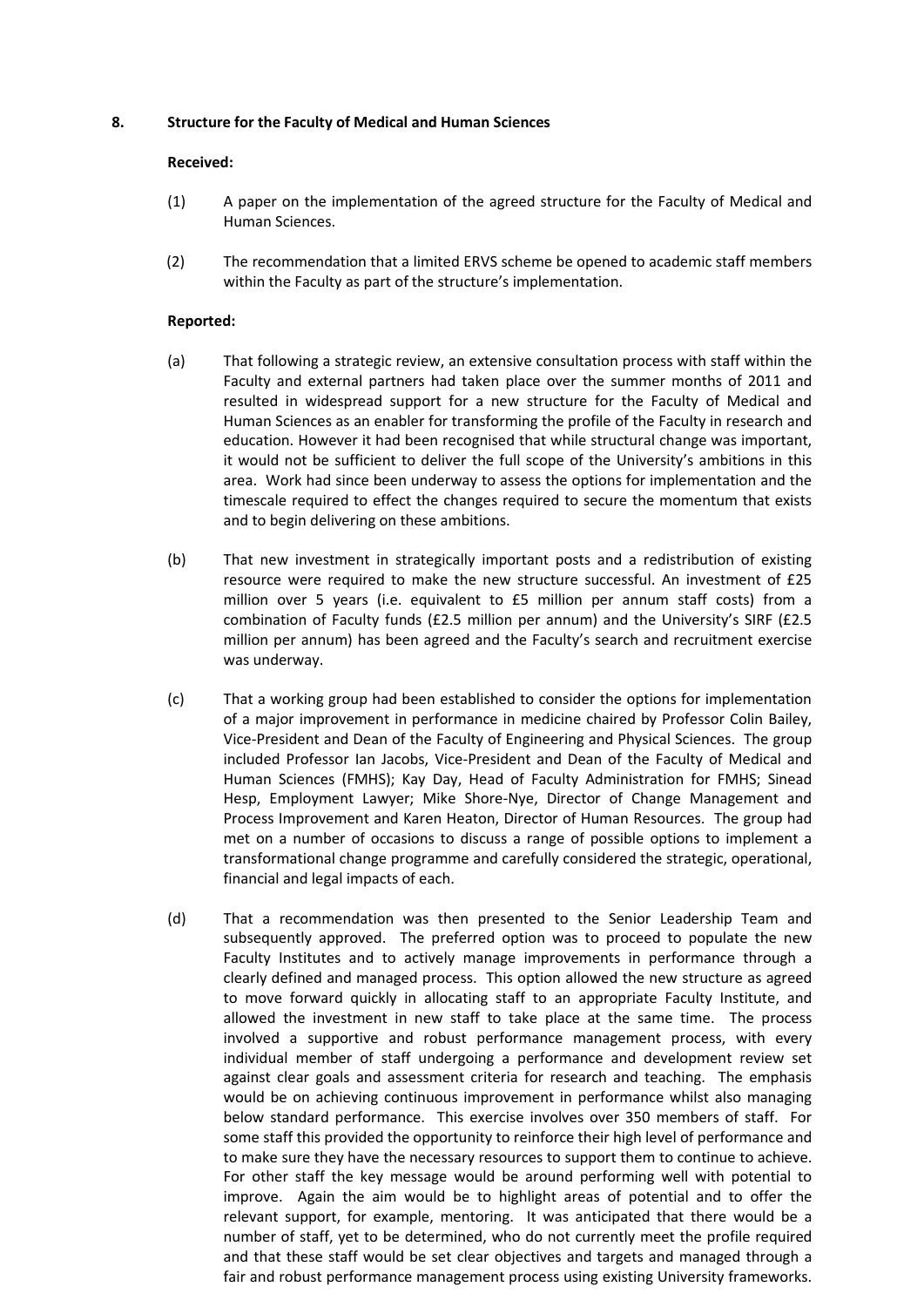It was acknowledged that this would not be without challenges and the focus would therefore be on improvement and in supporting those individuals who have potential and those whose performance falls short of the standard required with an identified mentor. This route will involve identifying the managers to lead this process and ensure they are trained and supported. It will also demand temporary investment in the Human Resources Directorate, as Human Resources personnel will support managers undertaking the performance management role at each stage.

- (e) That the Vice-President and Dean of the Faculty had set a target of 31st July 2012 for the completion of the new structure affecting academics. This was necessary to secure the momentum that currently exists and to start delivering on the ambitions for the Faculty. The performance management process will begin in May 2012, taking up to 2 years to complete. Three interim Directors of the Faculty Institutes had been appointed and advertisements for the remaining three were due to be placed externally in addition to the use of a search consultant.
- (f) That built into the implementation plan was a communication strategy to provide consistency of message. This would be important within FMHS to ensure the key messages are conveyed at the same time to all affected staff and that external stakeholders are effectively managed through the process. Members of the Board of Governors would be provided with key messages to use when representing the University. Maintaining a good working relationship and a dialogue with the campus trade unions throughout this exercise would contribute to the effective implementation of the transformational change.
- (g) That the ERVS Scheme 2011 closed on 30<sup>th</sup> September 2011, except for limited identified ring-fenced areas of the University where staff were about to undergo or were in the process of a restructure. FMHS was not identified at the time as it did not meet this criterion. Reopening the ERVS scheme for academic only staff in FMHS would significantly aid the performance management process and have a positive impact on embedding the new structure and strategy. The scheme launched in 2011 had very good terms which were required to provide an attractive package for staff to realistically consider. Furthermore the scheme has been through a consultation process and extending its availability to academic staff within MHS would therefore be expeditious from a practical point of view, avoiding unnecessary delays.

**Resolved:** That the Board of Governors approved the recommendation that the ERVS scheme should be made available to those academic staff affected by the implementation of the agreed structure for the Faculty of Medical and Human Sciences.

## **9. Report from the University Students' Union Relations Committee**

#### **Received:**

- (1) Minutes of the first meeting of the University Union Relations Committee (UURC) held on Friday 27<sup>th</sup> January 2012.
- (2) A revised constitution for approval by the Board of Governors.

- (a) That the Union's attempts to introduce a revised constitution in the previous year were unsuccessful. Subsequently, the Board of Governors (at the meeting on 3 October 2011) approved a scheme amending the constitution of the Student's Union that provided two new ways to call a referendum, and a lower quorum for any referendum duly called under this process.
- (b) That the constitution presented by the Union had been endorsed by the student body through such a referendum, and is therefore now in a form which can be enacted, with immediate effect.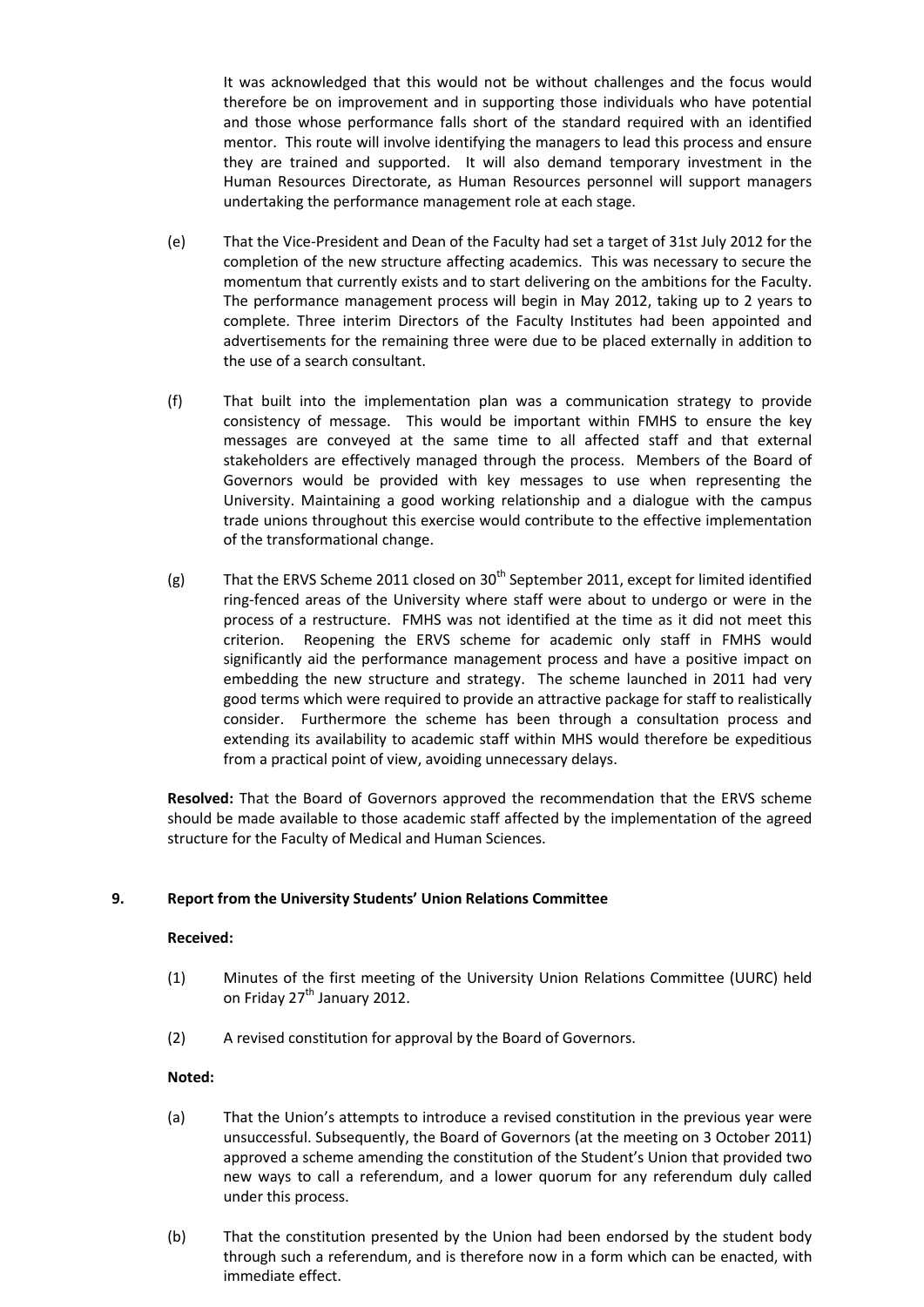- (c) That the Constitution presented for approval was consistent with the Articles of Governance previously approved, in principle, by the Board of Governors in July 2011.
- (d) That the University would continue to work with the Student's Union towards incorporation, and on the transfer of the articles of governance within the Memorandum and Articles of the company limited by guarantee. The approval of the Board of Governors would be sought, at the appropriate point or points, within this process.
- (e) That through this process the UURC would ensure that the bye-laws developed by the Union were consistent with the obligations and responsibilities contained within the constitution.

**Resolved:** That the Board of Governors approved the constitution of the Students' Union in the form as presented.

#### **10. Board committee reports**

### **(1) Finance Committee**

**Received:** An executive summary and minutes from the meeting of the Finance Committee held on 23 January 2012, including the management accounts for the period ended 30 November 2011.

### **Noted:**

- (a) That the Committee had received an updated on the capital programme and noted the progress that had been made and that there were no financial risks associated with these projects at this time.
- (b) That Bruntwood had been selected as the preferred partner to facilitate the redevelopment of MBS and the Precinct Centre.
- (c) That in order to facilitate the rationalisation and restructure of the University's endowments, the Committee resolved to recommend for approval by the Board of Governors to give delegated authority to the Registrar, Secretary and Chief Operating Officer or the President or the Chair of the Board of Governors to sign any resolutions or other documents required to be submitted to the Charity Commission as part of the restructure of the endowments. (The initial phase of the project relates to endowments to the Museum and Whitworth Art Gallery).
- (d) That the Committee approved a banking mandate with the University's new bankers, National Westminster Bank plc (RBS).
- (e) That the Committee noted the management accounts for November 2011 at the meeting.

**Resolved:** That the Board of Governors approved the delegation of authority to the Registrar, Secretary and Chief Operating Officer or the President or the Chair of the Board of Governors to sign any resolutions or other documents required to be submitted to the Charity Commission as part of the restructure of the endowments.

#### **(2) Audit Committee**

**Received:** An executive summary and minutes from the meeting of the Finance Committee held on 23 January 2012.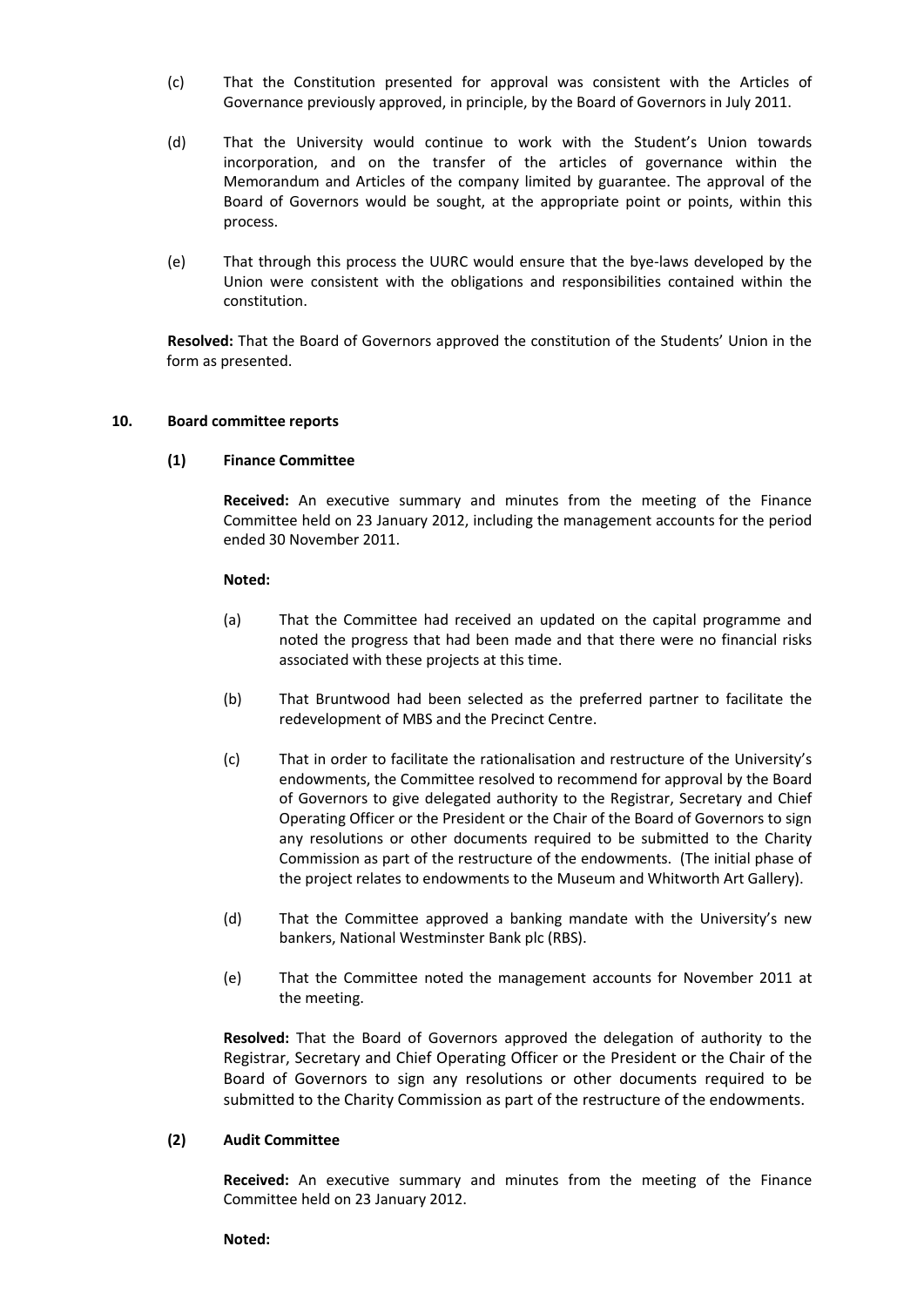- (a) That the Audit Committee noted that Bruntwood had been selected as the preferred partner to facilitate the redevelopment of MBS and the Precinct Centre.
- (b) That the Audit Committee received a comprehensive presentation from Dr David Barker, Head of Compliance and Risk, on the management of risk within the University and agreed that the registers and the accompanying institutional risk register would be re-presented to the Audit Committee, before onward transmission to the Board of Governors. The Audit Committee would, in future, receive a copy of the institutional risk register at each meeting of the Committee.
- (c) That the Committee reviewed audits and reviews undertaken by the internal auditors on Asset Management, Data Quality, Fraud Awareness, and of the Travel Management System. Two further follow-up reviews had been completed on the University's web hosting arrangements, and on Employment Status.
- (d) That the Committee received a report from the Director of Finance on the follow-up work conducted in response to the observations noted by the external auditors in the previous year. The Committee noted that Deloitte had been satisfied with the responses received and they had undertaken to assess the follow-up work formally within their report later in the year.
- (e) That the final version of the University's TRAC return was in preparation and would be signed off by the Financial Sustainability Strategy Board prior to the end of January 2012, to allow submission to HEFCE. The Audit Committee would receive a copy and an accompanying report on the compilation of the return in May 2012.

## **(3) Staffing Committee**

**Received:** An executive summary and minutes from the meeting of the Finance Committee held on 30 January 2012.

**Resolved:** To approve the recommendations of the Staffing Committe that:

- (a) The University proceeds with the process outlined in the agreed contracts procedure to deal with those staff considered to be at risk on open ended contracts linked to finite external funding for the period through July to December 2012;
- (b) The University continues to ensure that all suitable and appropriate alternative strategies for resolution.

#### **11. Report from the Senate**

**Received:** A report on the items considered at the meeting of the Senate held on 1 February 2012.

- (a) That Student recruitment for 2012 was discussed and concern regarding the decrease in the total number of undergraduate applications was noted. The University's ongoing commitment to maintain quality above quantity, whilst also maintaining our commitment to widening participation, was emphasised.
- (b) That the work being done to review the possible implications of the Woolf report for the University of Manchester was noted.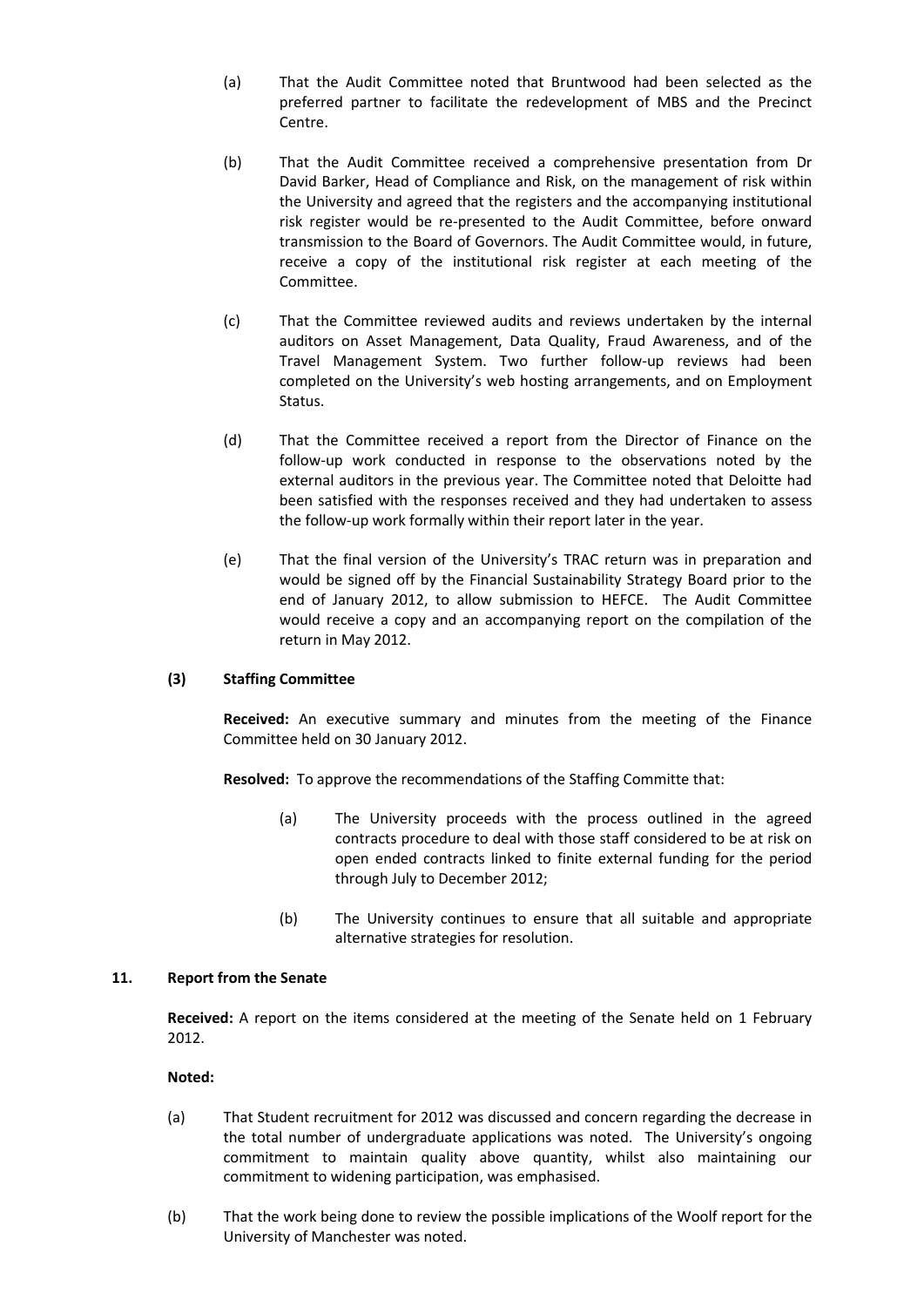- (c) That the Vice-President (Teaching, Learning and Students) reported on work being undertaken to: revise the University's undergraduate and postgraduate taught degree regulations; develop a Student Charter; and develop a teaching, learning and student experience strategy. The recommendations of the Employability Working Group were discussed and progress reports received on new mechanisms for unit evaluation questionnaires and the establishment of the University College.
- (d) That the Vice-President (Research and Innovation) presented revisions to the Code of Practice for Dealing with Complaints of Misconduct in research and reported on preparations for the 2014 Research Excellence Framework (REF).
- (e) That revisions to Regulation VIII Public Interest Disclosure Procedure were also considered.

## **12. Report from the Planning and Resources Committee**

**Received:** A report on the items considered at the meeting of the Senate held on 1 February 2012.

- (a) That the Committee noted that the Annual Accountability Returns 2011 had been submitted to HEFCE by the deadline of 1 December 2011. These included the financial statements, financial forecast for 2011-12 and associated commentary, and the Annual Monitoring Statement. The Committee received the Minutes of the Finance Sub-Committee meetings held on 1 November 2011 and 29 November 2011, and considered the draft management accounts for the period ended 31 October 2011.
- (b) That at its meeting on 6 December 2011, following discussion and noting the Students' Union concern at the proposed minimum home tuition fee proposed for postgraduate taught programmes for 2013-14, the Committee approved the standard (i.e. minimum) fees for international students for 2013-14 and the increase for all non-standard tuition fees for 2013-14. It also agreed that the home tuition fees for taught postgraduate programmes should be increased to £6,300 in 2013-14 and that there should be further investigation of the cost of PGT programmes and how the University might support students in some areas. It also agreed that an institutional fee model for validated arrangements be adopted and agreed the tariff to be applied for 2012-13.
- (c) That the Committee approved the income and expenditure figures in the University's Office for Fair Access (OFFA) Monitoring Report 2010-11, which was subsequently submitted to OFFA and HEFCE by the deadline of 12 January 2012. The Committee also agreed that for the for the 2013-14 Access Agreement (the timescale for which was as yet unknown), a range of options should be provided for it to consider the support that could be provided, measures to attract students including those from low to middle income levels, and the implications for expenditure.
- (d) That at its meeting on 6 December 2011, the Committee received update reports on possible industrial action and on the consultation exercise on the proposed changes to UMSS. It also received the notes of the HR Sub-Committee meeting held on 15 November 2011, and considered a report on the discussion of the HR-related Annual Performance Review (APR) key performance indicators which had taken place at that meeting.
- (e) That the Committee considered the proposed outline structure for the Strategic Plan and the timetable for its progress, including consultation. The Committee also received a provisional indication of student numbers as at 1 December 2011, which were very close to the targets and reflected the planned fall in the number of home undergraduate